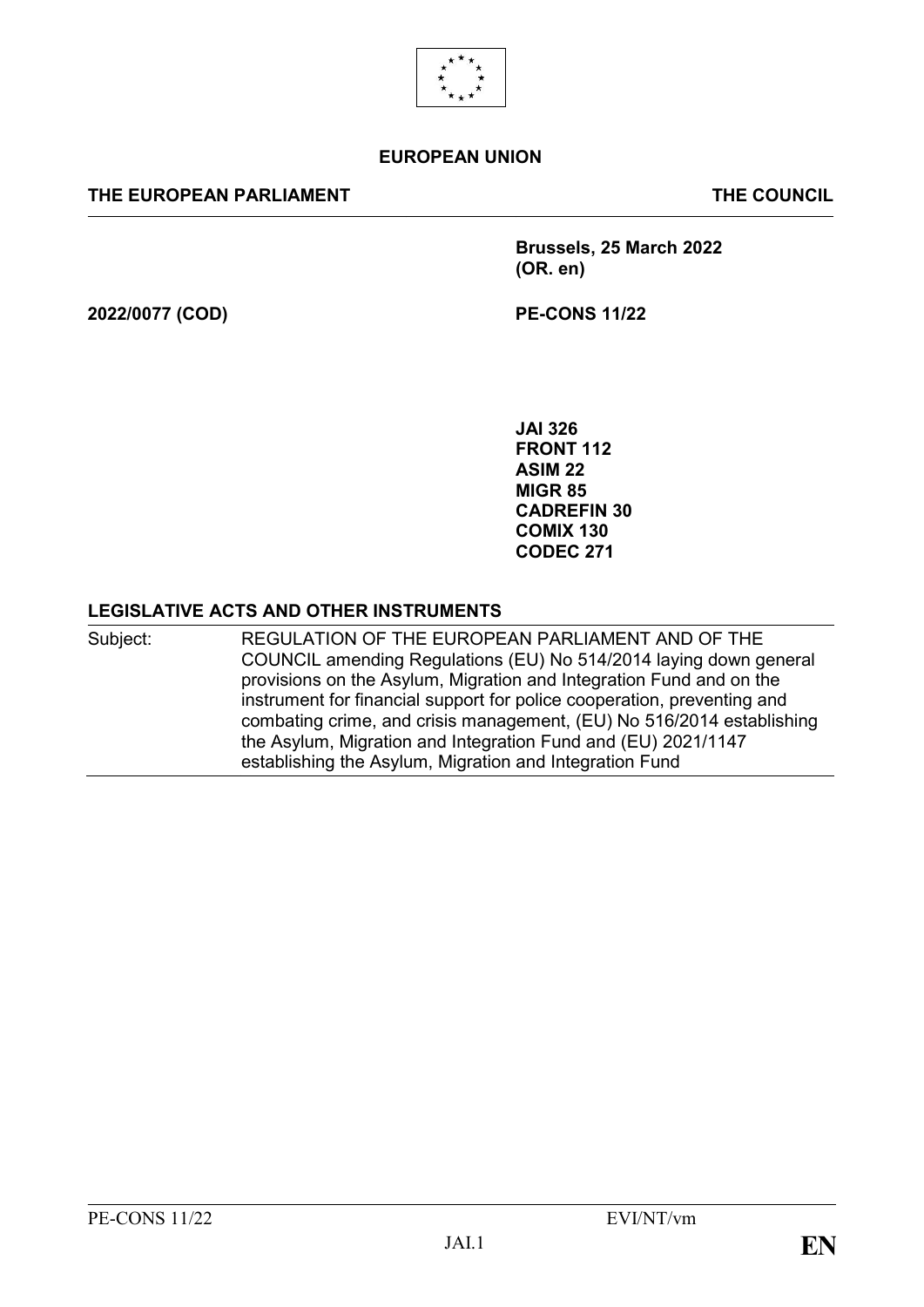# **REGULATION (EU) 2022/… OF THE EUROPEAN PARLIAMENT AND OF THE COUNCIL**

**of …**

**amending Regulations (EU) No 514/2014 laying down general provisions on the Asylum, Migration and Integration Fund and on the instrument for financial support for police cooperation, preventing and combating crime, and crisis management, (EU) No 516/2014 establishing the Asylum, Migration and Integration Fund and (EU) 2021/1147 establishing the Asylum, Migration and Integration Fund**

THE EUROPEAN PARLIAMENT AND THE COUNCIL OF THE EUROPEAN UNION,

Having regard to the Treaty on the Functioning of the European Union, and in particular Article 78(2), Article 79(2) and (4), Article 82(1), Article 84 and Article 87(2) thereof,

Having regard to the proposal from the European Commission,

After transmission of the draft legislative act to the national parliaments,

Acting in accordance with the ordinary legislative procedure**<sup>1</sup>** ,

**<sup>1</sup>** Position of the European Parliament of 24 March 2022 (not yet published in the Official Journal) and decision of the Council of ….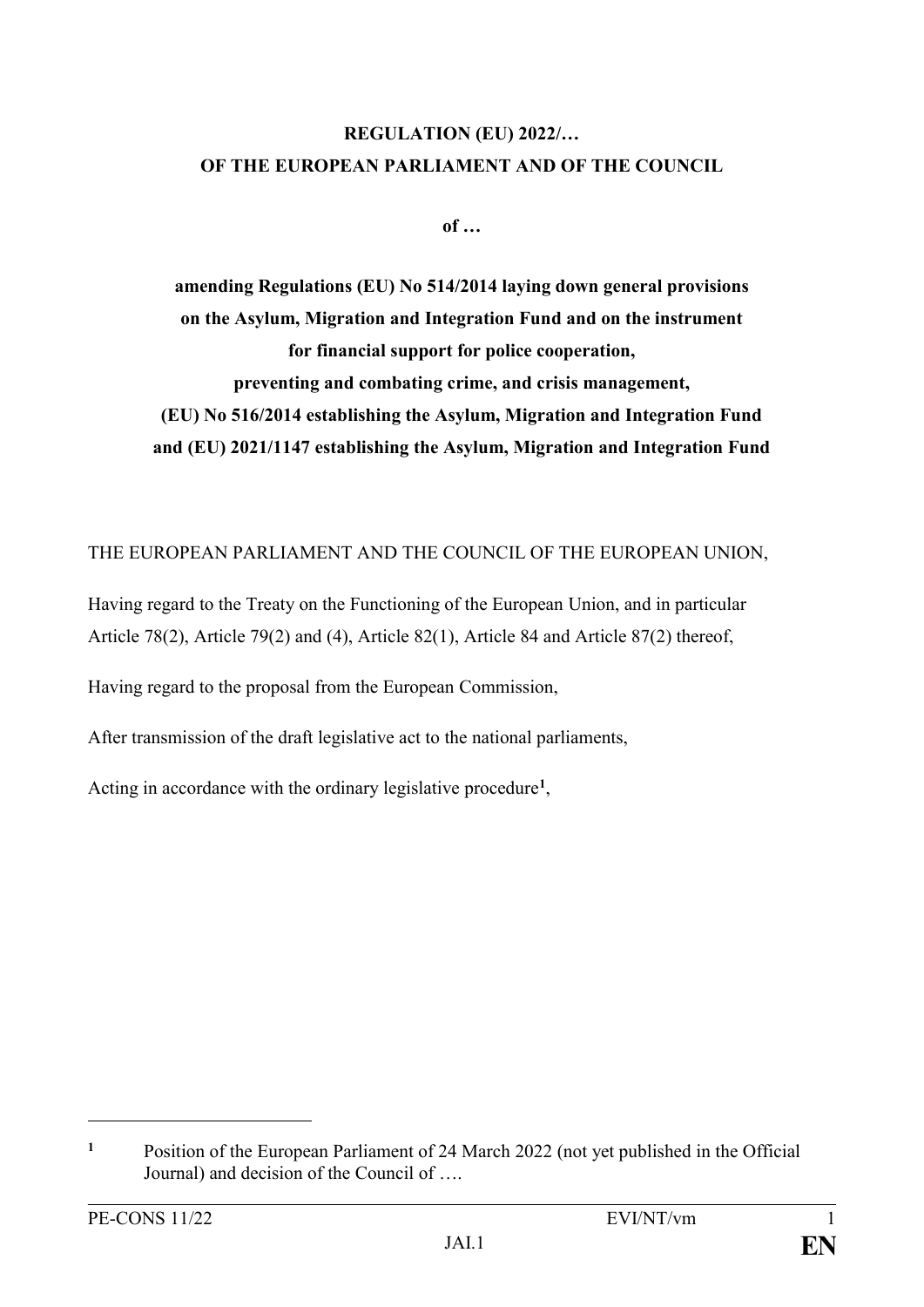Whereas:

- (1) The invasion of Ukraine by the Russian Federation on 24 February 2022 has led to a mass influx of displaced persons from Ukraine to several Member States. This places renewed pressure on the financial resources of Member States to deal with urgent migration, border management and security needs that, given the nature and dimension of the crisis, will persist beyond 2022.
- (2) Since 1 January 2014 the Union's home affairs policy for migration, border management and security has been supported by funding from the Asylum, Migration and Integration Fund, established by Regulation (EU) No 516/2014 of the European Parliament and of the Council**<sup>1</sup>** , and from the Internal Security Fund, consisting of the instrument for financial support for external borders and visa, established by Regulation (EU) No 515/2014 of the European Parliament and of the Council**<sup>2</sup>** , and the instrument for financial support for police cooperation, preventing and combating crime, and crisis management, established by Regulation (EU) No 513/2014 of the European Parliament and of the Council**<sup>3</sup>** (the 'Home Affairs Funds 2014-2020').

**<sup>1</sup>** Regulation (EU) No 516/2014 of the European Parliament and of the Council of 16 April 2014 establishing the Asylum, Migration and Integration Fund, amending Council Decision 2008/381/EC and repealing Decisions No 573/2007/EC and No 575/2007/EC of the European Parliament and of the Council and Council Decision 2007/435/EC (OJ L 150, 20.5.2014, p. 168).

**<sup>2</sup>** Regulation (EU) No 515/2014 of the European Parliament and of the Council of 16 April 2014 establishing, as part of the Internal Security Fund, the instrument for financial support for external borders and visa and repealing Decision No 574/2007/EC (OJ L 150, 20.5.2014, p. 143).

**<sup>3</sup>** Regulation (EU) No 513/2014 of the European Parliament and of the Council of 16 April 2014 establishing, as part of the Internal Security Fund, the instrument for financial support for police cooperation, preventing and combating crime, and crisis management and repealing Council Decision 2007/125/JHA (OJ L 150, 20.5.2014, p. 93).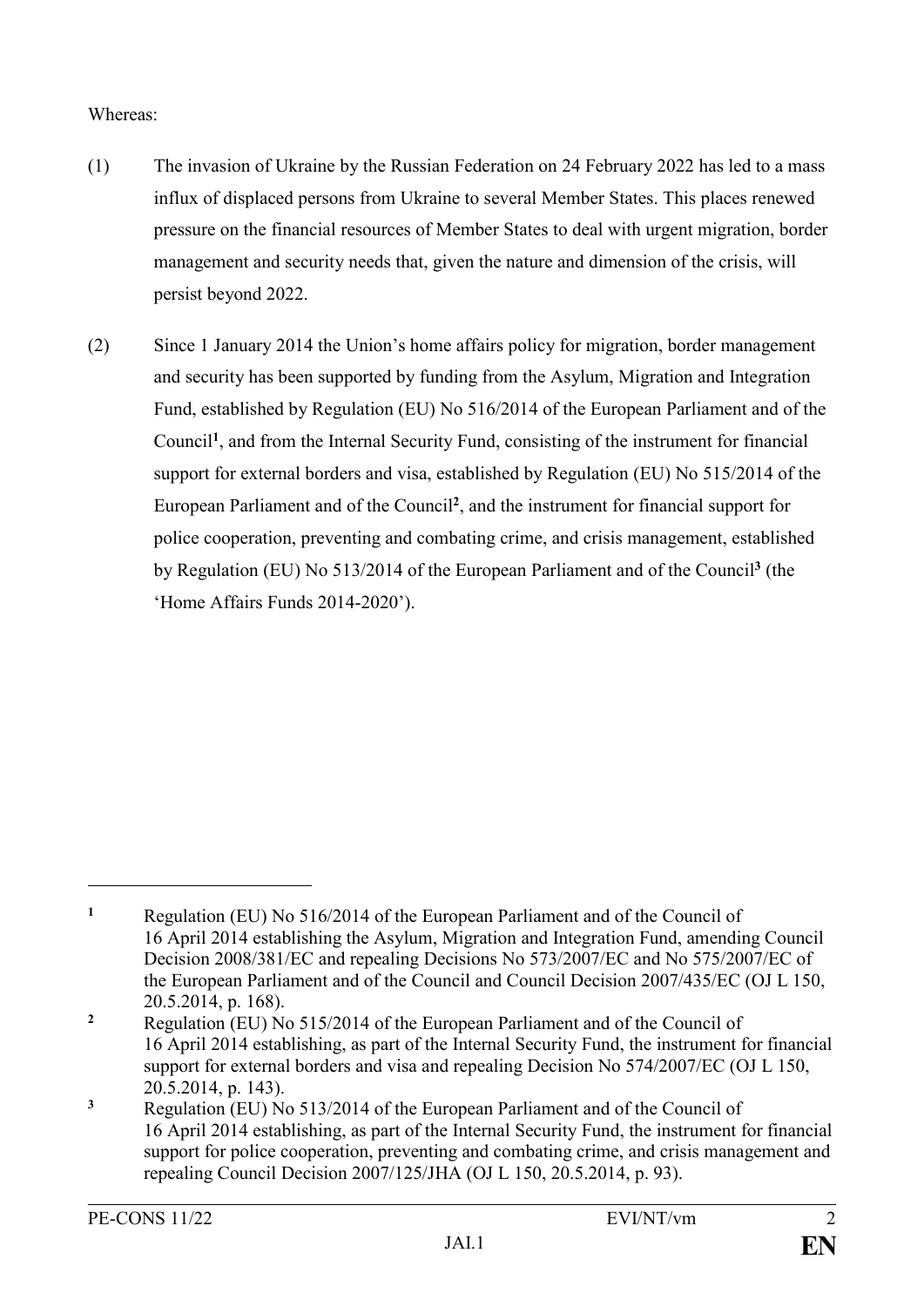- (3) It is necessary to extend the implementation period of the Home Affairs Funds 2014-2020 by one year to allow the Member States to fully use any unspent amounts from those programmes, and, if necessary, to swiftly revise the implementation of their programmes as needed to address the unforeseen challenges arising from the invasion of Ukraine.
- (4) It is necessary to provide for more flexibility in the use of earmarked resources under Regulation (EU) No 516/2014 that currently prevents unspent amounts from the 2014-2020 programming period from being used for actions to address pressing needs arising from the invasion of Ukraine.
- (5) Regulation (EU) No 514/2014 of the European Parliament and of the Council**<sup>1</sup>** lays down general rules for the implementation of the Home Affairs Funds 2014-2020 with regard to, inter alia, the financing of expenditure and the implementation period. Those rules limit the eligibility of Member States' disbursements to 30 June 2023 at the latest and set 31 December 2023 as the end of the implementation period.

<u>.</u>

**<sup>1</sup>** Regulation (EU) No 514/2014 of the European Parliament and of the Council of 16 April 2014 laying down general provisions on the Asylum, Migration and Integration Fund and on the instrument for financial support for police cooperation, preventing and combating crime, and crisis management (OJ L 150, 20.5.2014, p. 112).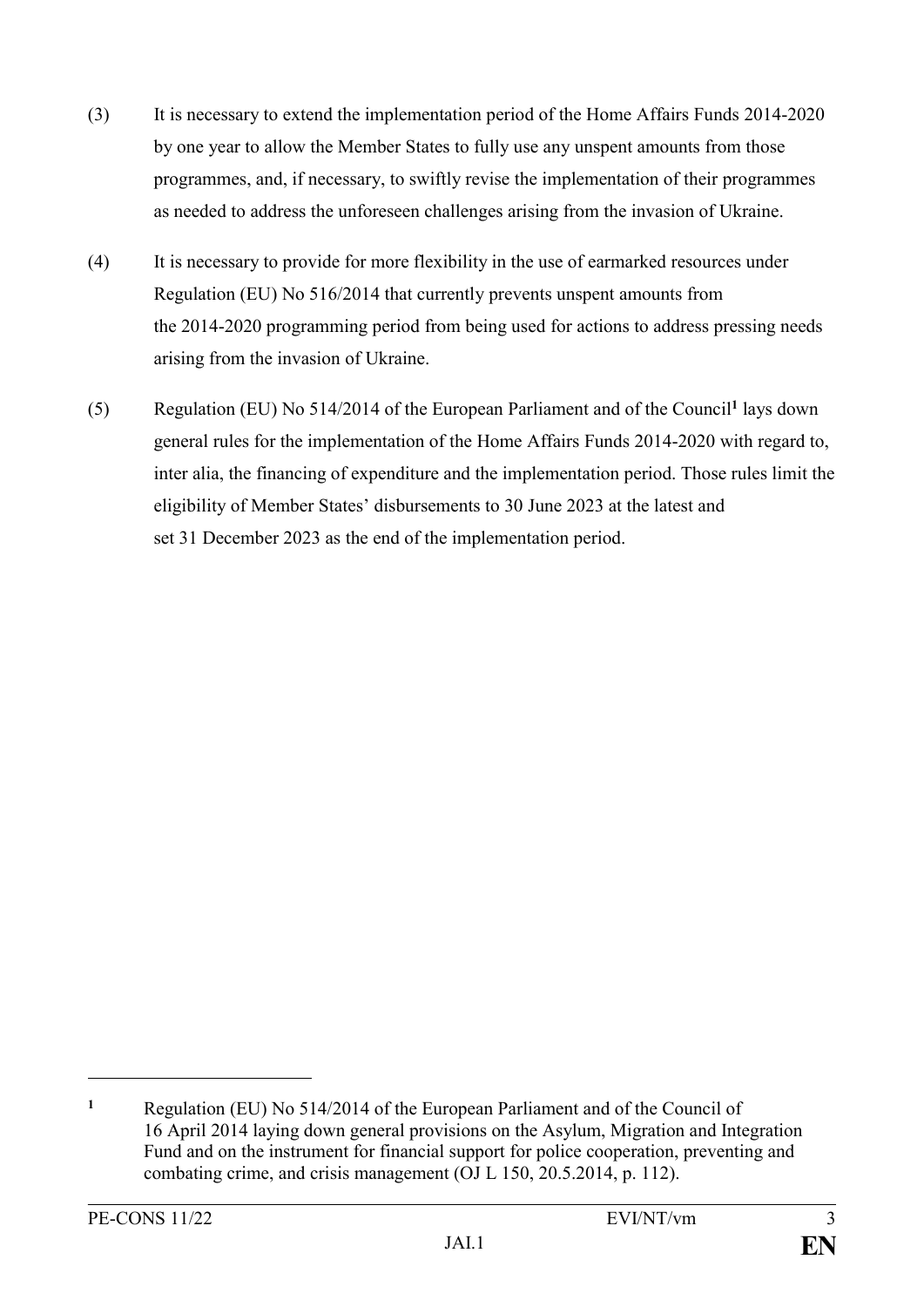- (6) On 1 January 2021, under the Multiannual Financial Framework for 2021-2027, a renewed package of funds in the area of migration and border management entered into application in the form of the new Asylum, Migration and Integration Fund, established by Regulation (EU) 2021/1147 of the European Parliament and of the Council**<sup>1</sup>** , the Instrument for Financial Support for Border Management and Visa Policy, established by Regulation (EU) 2021/1148 of the European Parliament and of the Council**<sup>2</sup>** , and the Internal Security Fund, established by Regulation (EU) 2021/1149 of the European Parliament and of the Council**<sup>3</sup>** (the 'Home Affairs Funds 2021-2027').
- (7) Although the Home Affairs Funds 2021-2027 entered into force on 15 July 2021 with retroactive applicability from 1 January 2021, the programmes of all the Member States have not yet been approved.

**<sup>1</sup>** Regulation (EU) 2021/1147 of the European Parliament and of the Council of 7 July 2021 establishing the Asylum, Migration and Integration Fund (OJ L 251, 15.7.2021. p. 1).

**<sup>2</sup>** Regulation (EU) 2021/1148 of the European Parliament and of the Council of 7 July 2021 establishing, as part of the Integrated Border Management Fund, the Instrument for Financial Support for Border Management and Visa Policy (OJ L 251, 15.7.2021. p. 48).

**<sup>3</sup>** Regulation (EU) 2021/1149 of the European Parliament and of the Council of 7 July 2021 establishing the Internal Security Fund (OJ L 251, 15.7.2021. p. 94).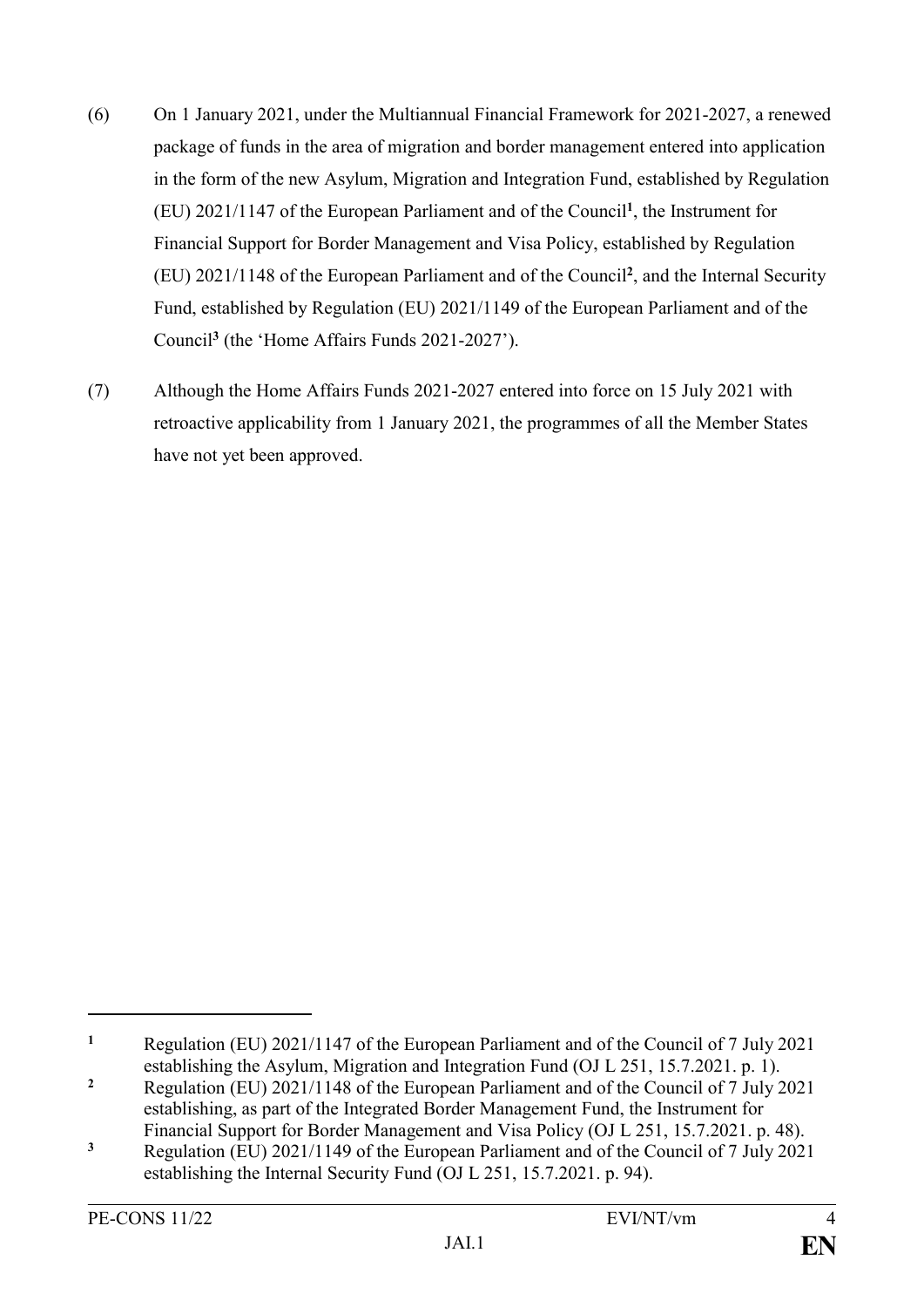- (8) In order to ensure continuity in the implementation of the policy objectives of the Home Affairs Funds 2014-2020 and 2021-2027 and to allow for a smooth transition between the programming periods for 2014-2020 and for 2021-2027, thereby minimising the administrative burden for the Member States, it is necessary for some overlap to exist between the implementation of those funding instruments. That necessity is expressly recognised by the Home Affairs Funds 2021-2027 and by Regulation (EU) 2021/1060 of the European Parliament and of the Council**<sup>1</sup>** , which allow for the retroactive eligibility of expenditure as of 1 January 2021.
- (9) Despite the provisions to help bridge the gap between the Home Affairs Funds 2014-2020 and the Home Affairs Funds 2021-2027, the end date of the implementation of the Home Affairs Funds 2014-2020 and the anticipated dates for approval of the programmes under the Home Affairs Funds 2021-2027 risk exposing the Member States to a considerable funding gap. That funding gap might lead to liquidity problems due to the additional pressure on the Member States' migration and border management following the mass influx of displaced persons from Ukraine.

**<sup>1</sup>** Regulation (EU) 2021/1060 of the European Parliament and of the Council of 24 June 2021 laying down common provisions on the European Regional Development Fund, the European Social Fund Plus, the Cohesion Fund, the Just Transition Fund and the European Maritime, Fisheries and Aquaculture Fund and financial rules for those and for the Asylum, Migration and Integration Fund, the Internal Security Fund and the Instrument for Financial Support for Border Management and Visa Policy (OJ L 231, 30.6.2021. p. 159).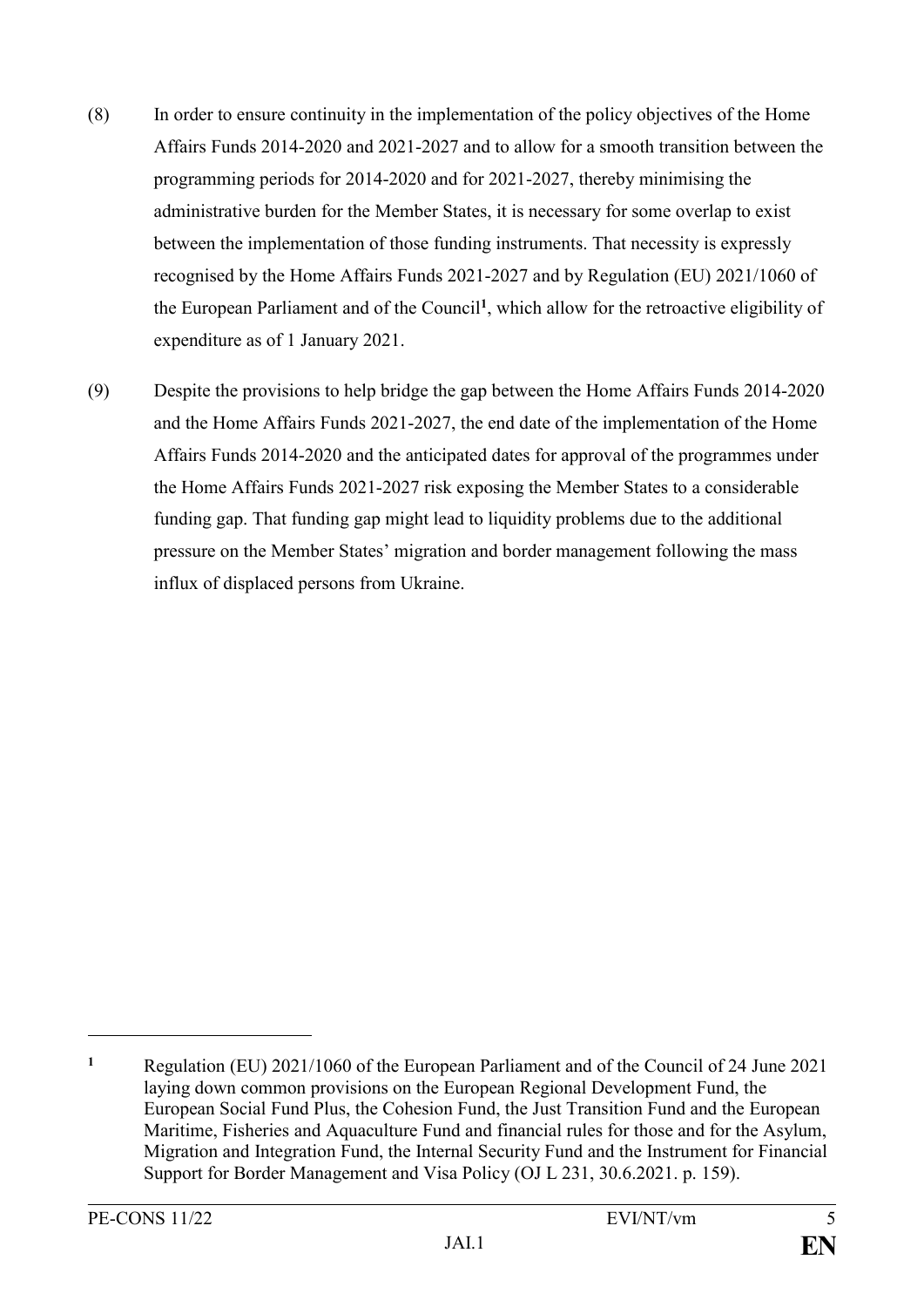- (10) The risk of a considerable funding gap is exacerbated by the fact that the Home Affairs Funds 2014-2020 follow a shorter cycle for implementing budgetary commitments (the N+2 rule) that is not aligned to other Union funding instruments in shared management, such as cohesion funds, where a longer implementation period (the N+3 rule) applies. The N+3 rule applies to the Home Affairs Funds 2021-2027 as set out in Regulation (EU) 2021/1060. The N+3 rule means that a commitment made in year N has to be covered by the same amount of pre-financing and interim payment claims before 31 December in year N+3 (for example, a commitment made in 2014 has to be fully covered by pre-financing and payment claims before 31 December 2017). The amount not covered is decommitted, meaning that the Member State loses the relevant funding.
- (11) Available information on the state of play of implementation by Member States indicate a high risk of decommitting funds that could otherwise be used to address newly arisen needs. That risk is due, in part, to reasons outside the control of the Member States, such as implementation delays caused by the COVID-19 pandemic in 2020-2021. Meanwhile, extending the deadline for implementing funds by one year would make it possible for Member States to make full use of the budgetary commitments within the 2014-2020 programmes to address the challenges they are now facing due to the war in Ukraine.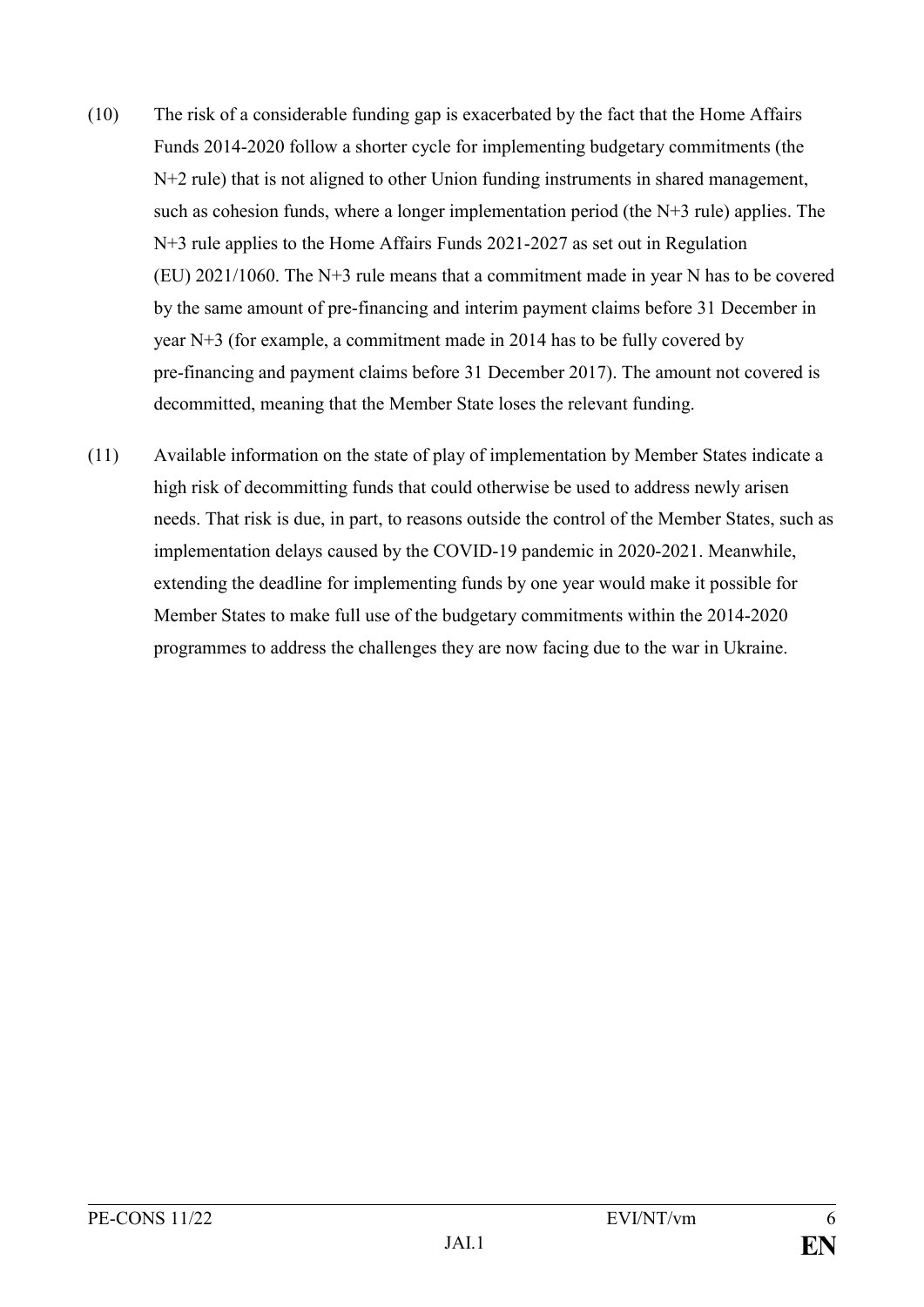- (12) Regulation (EU) No 514/2014 recognises that, in the light of new or unforeseen circumstances, at the initiative of the Commission or the Member State concerned, an approved national programme may be re-examined and, if necessary, revised for the rest of the programming period. It is appropriate to consider the war in Ukraine as constituting 'new or unforeseen circumstances' that justify a re-examination and operational re-direction of a programme, in light of the new needs and within the specific objectives of the programme as previously adopted.
- (13) In order to grant Member States continued access to unspent amounts under the Home Affairs Funds 2014-2020, it is necessary to extend the eligibility period of those funds by one year and to make the necessary related adjustments to the dates applicable to the implementation, reporting, evaluation and closure of the programmes, as well as the dates related to decommitted amounts.
- (14) To ensure that the extension of the eligibility period is introduced in the clearest way possible, it is necessary to establish one final key date by which expenditure must be both incurred and disbursed.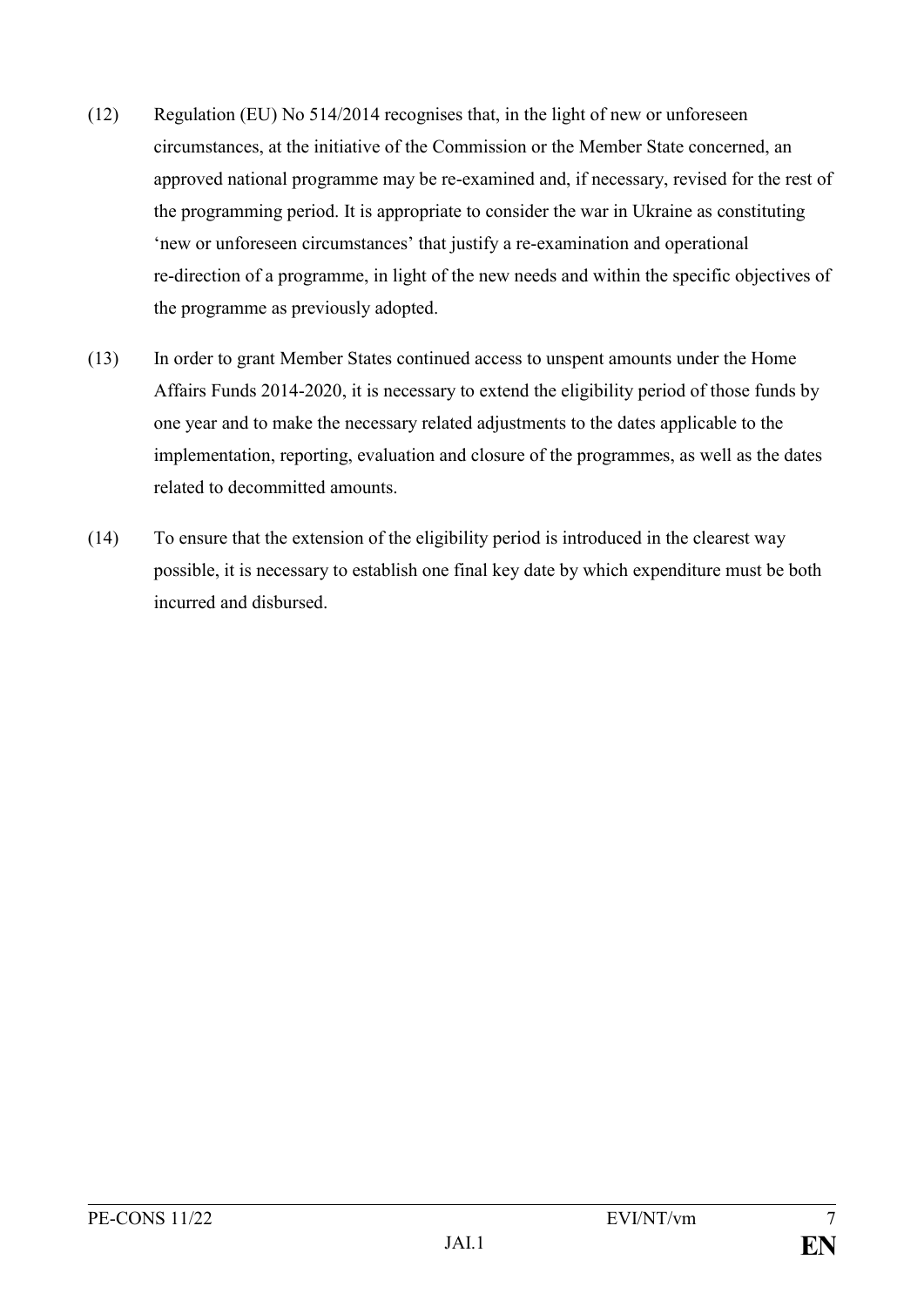- (15) Regulation (EU) 2018/2000 of the European Parliament and of the Council**<sup>1</sup>** amended Regulation (EU) No 516/2014 to unblock access to resources earmarked for the transfer of applicants for international protection or beneficiaries of international protection and to allow their use for certain other actions under the national programme. It is necessary to extend that principle of flexibility to address pressing needs in the light of new or unforeseen circumstances, in particular to address the new asylum and migration management needs of Member States arising from the invasion of Ukraine.
- (16) In order to unblock access to all available funds and avoid their loss through decommitment of unused resources previously earmarked for certain specific purposes under Regulation (EU) No 516/2014, including resources for specific actions and for the Union Resettlement Programme, it is necessary to offer Member States flexibility to exceptionally use these resources in the light of new or unforeseen circumstances, such as those arising from the invasion of Ukraine.

**<sup>1</sup>** Regulation (EU) 2018/2000 of the European Parliament and of the Council of 12 December 2018 amending Regulation (EU) No 516/2014 of the European Parliament and of the Council, as regards the recommitment of the remaining amounts committed to support the implementation of Council Decisions (EU) 2015/1523 and (EU) 2015/1601 or the allocation of those amounts to other actions under the national programmes (OJ L 328, 21.12.2018. p. 78).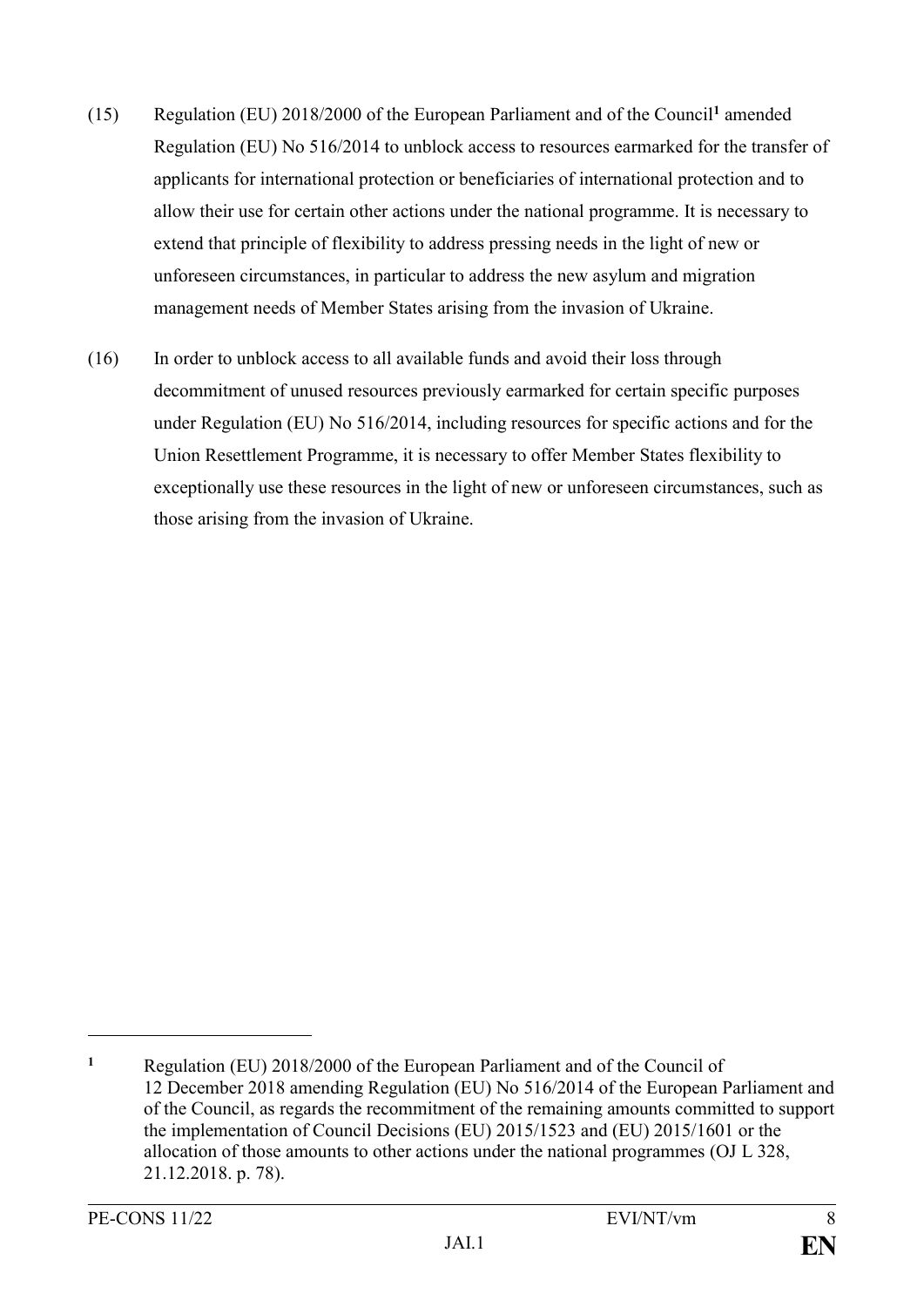- (17) To enhance the scope of available funding sources to help deal with unforeseeable future events, it is appropriate to allow Member States and other public or private donors, during the 2021-2027 programming period, to make additional financial contributions to asylum and migration management, in the form of external assigned revenue. That external assigned revenue is to constitute a dedicated contribution from Member States and other public or private donors to finance specific items of expenditure under the Asylum, Migration and Integration Fund for 2021-2027, and will allow an added preparedness measure for funding asylum and migration activities in Member States during crises such as that arising from the invasion of Ukraine.
- (18) The support provided under the Asylum, Migration and Integration Fund for 2014-2020 and the Asylum, Migration and Integration Fund for 2021-2027 is complementary to actions financed under other Union funds, in particular under cohesion policy, to maximise the impact of available funding.
- (19) Since the objectives of this Regulation cannot be sufficiently achieved by the Member States but can rather, by reason of the scale or effects of the action, be better achieved at Union level, the Union may adopt measures, in accordance with the principle of subsidiarity as set out in Article 5 of the Treaty on European Union (TEU). In accordance with the principle of proportionality as set out in that Article, this Regulation does not go beyond what is necessary in order to achieve those objectives.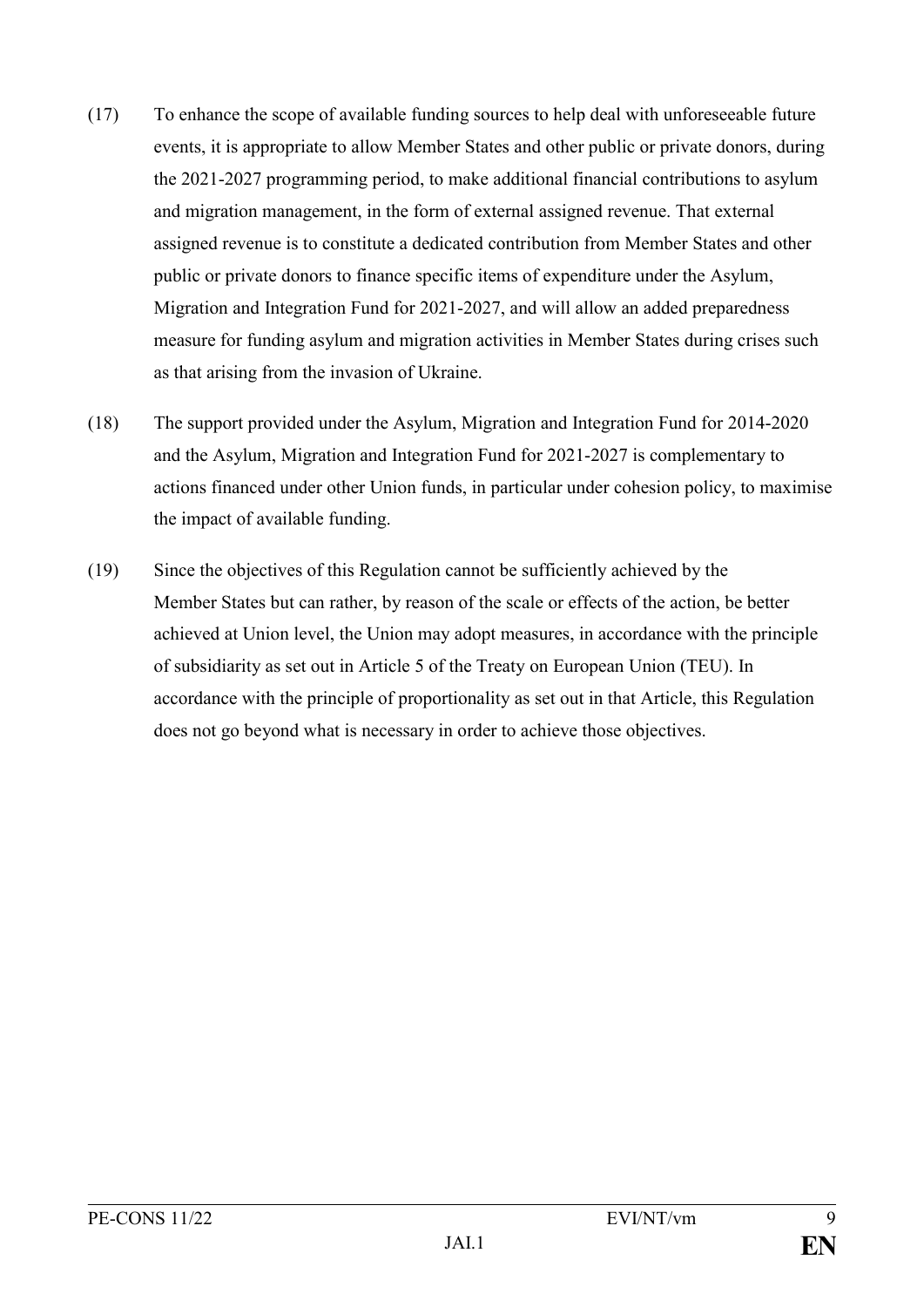- (20) In view of the urgency of making financial resources available for Member States to deal with migration, border management and security needs caused by the mass influx of displaced persons from Ukraine, it is considered to be appropriate to invoke the exception to the eight-week period provided for in Article 4 of Protocol No 1 on the role of national Parliaments in the European Union, annexed to the TEU, to the Treaty on the Functioning of the European Union (TFEU) and to the Treaty establishing the European Atomic Energy Community.
- (21) In accordance with Articles 1 and 2 of Protocol No 21 on the position of the United Kingdom and Ireland in respect of the area of freedom, security and justice, annexed to the TEU and to the TFEU, and without prejudice to Article 4 of that Protocol, Ireland is not taking part in the adoption of this Regulation and is not bound by it or subject to its application.
- (22) In accordance with Articles 1 and 2 of Protocol No 22 on the position of Denmark, annexed to the TEU and to the TFEU, Denmark is not taking part in the adoption of this Regulation and is not bound by it or subject to its application.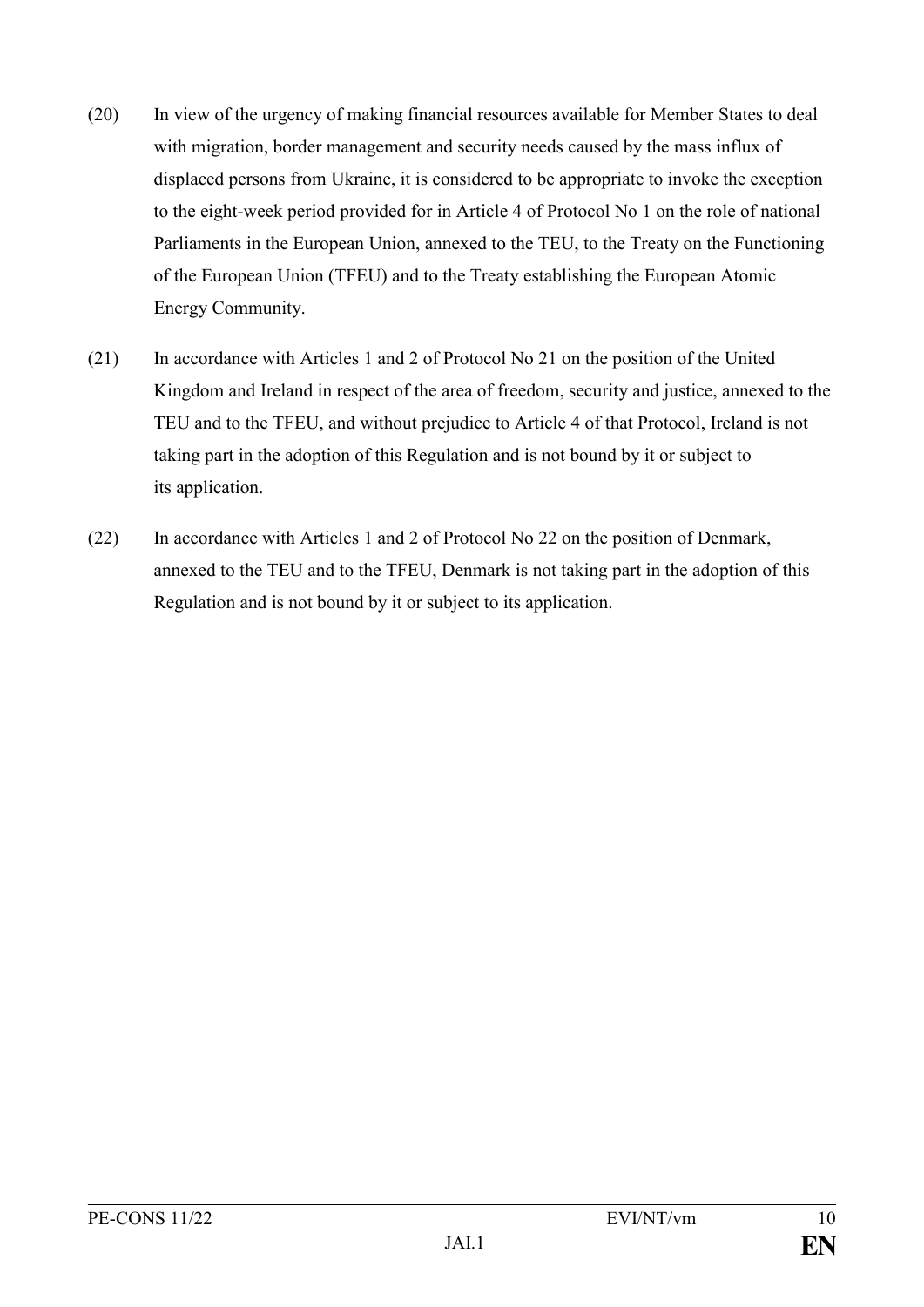- (23) Regulations (EU) No 514/2014, (EU) No 516/2014 and (EU) 2021/1147 should therefore be amended accordingly.
- (24) This Regulation should enter into force as a matter of urgency on the day following that of its publication in the *Official Journal of the European Union* in order to urgently make financial resources available for Member States to deal with migration, border management and security needs caused by the mass influx of displaced persons from Ukraine,

HAVE ADOPTED THIS REGULATION: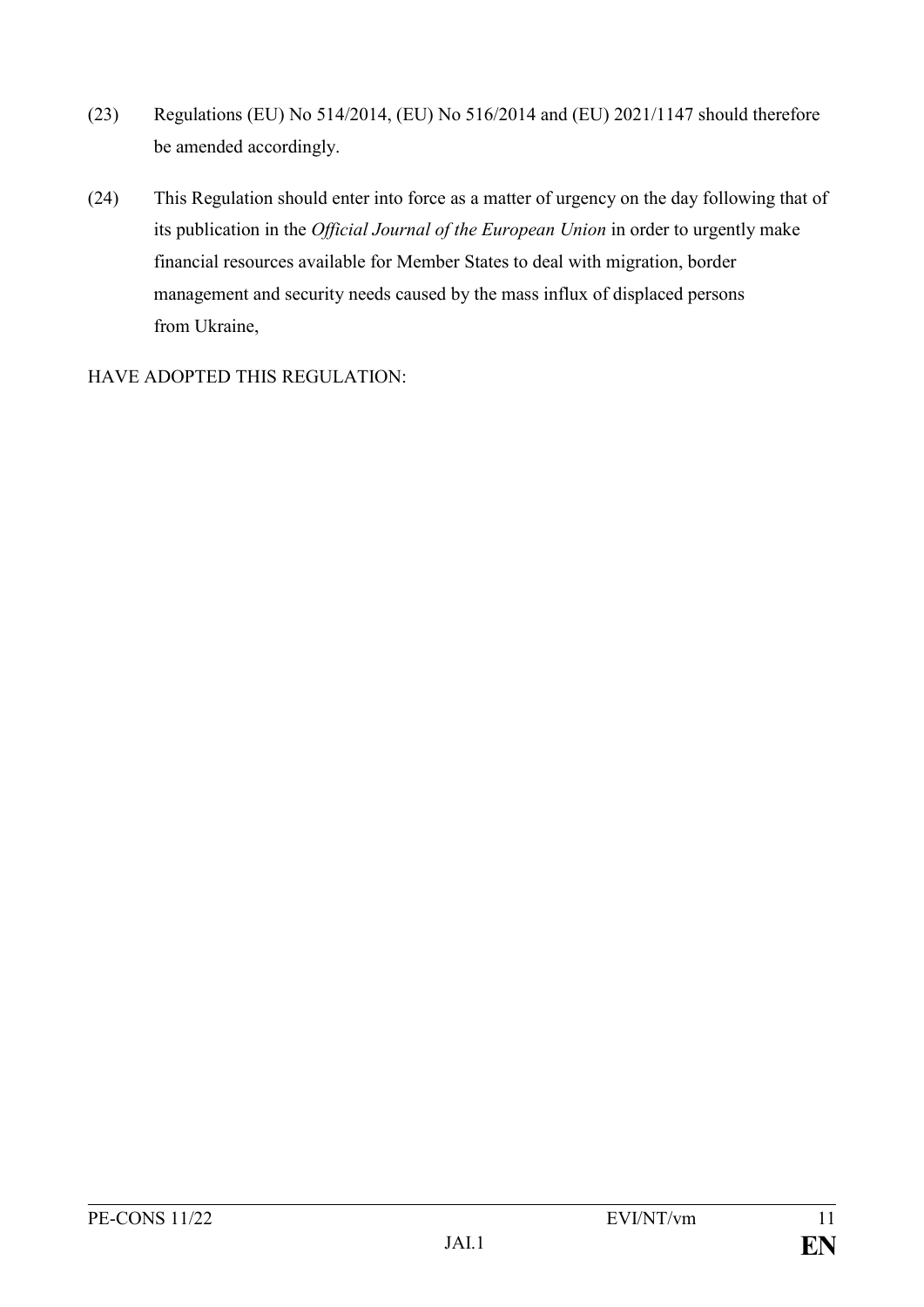Regulation (EU) No 514/2014 is amended as follows:

- (1) Article 17(3) is replaced by the following:
	- '3. Expenditure shall be eligible for support under the Specific Regulations if it has been both incurred by a beneficiary and fully disbursed by the designated Responsible Authority between 1 January 2014 and 30 June 2024.';
- (2) Article 40 is amended as follows:
	- (a) in paragraph 1, the introductory wording is replaced by the following:
		- '1. Member States shall submit the following documents by 31 December 2024:';
	- (b) paragraph 2 is replaced by the following:
		- '2. The payments made by the Responsible Authority from 16 October 2023 to 30 June 2024 shall be included in the last annual accounts.';
- (3) Article 50(4) is replaced by the following:
	- '4. The commitments related to the last two years of the period shall be decommitted in accordance with the rules followed for the closure of the programme.';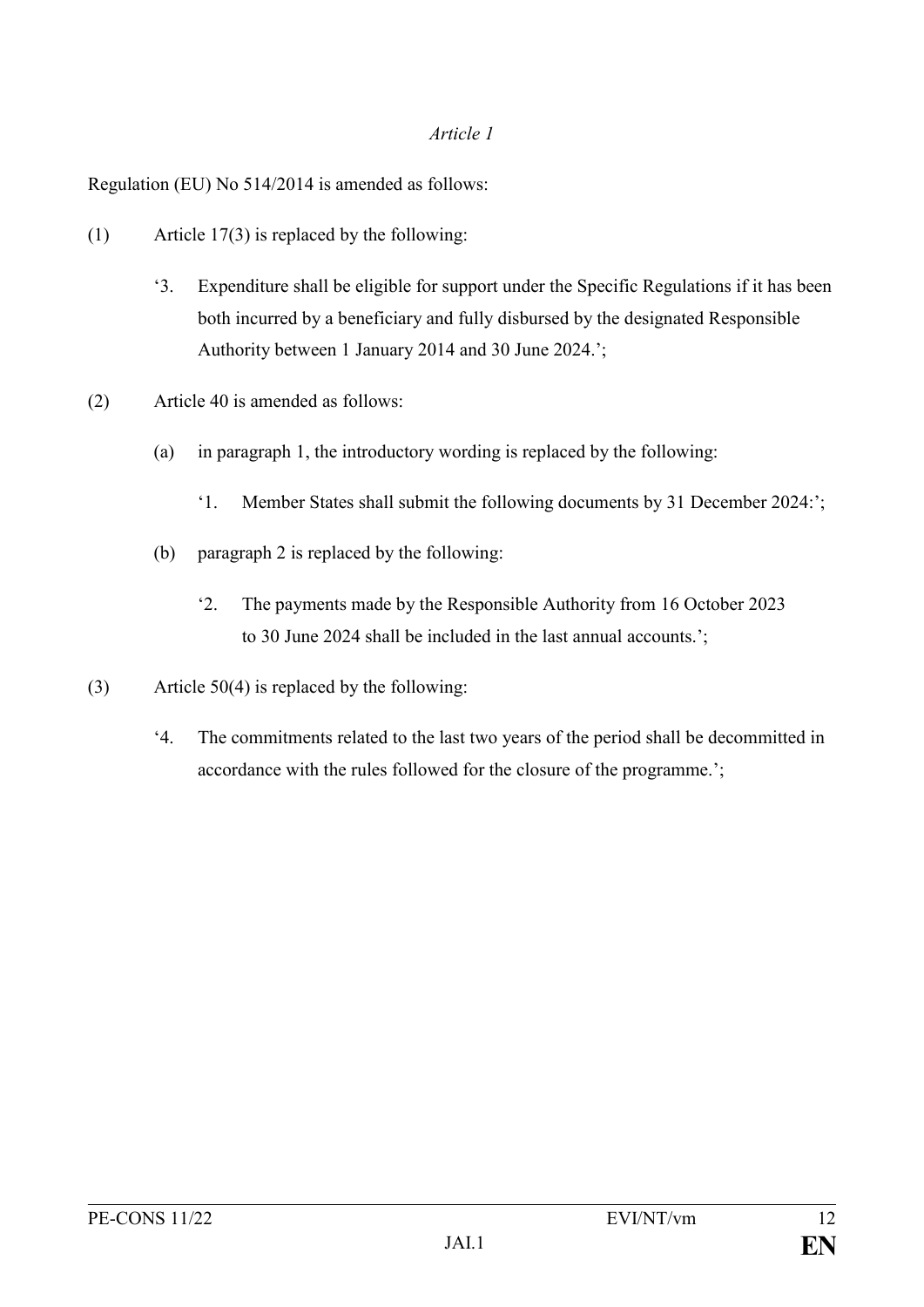- (4) Article 54(1) is replaced by the following:
	- '1. By 31 March 2016 and by 31 March of each subsequent year until and including 2023, the Responsible Authority shall submit to the Commission an annual report on the implementation of each national programme in the previous financial year and may, at the appropriate level, publish that information. The report submitted in 2016 shall cover the financial years 2014 and 2015. The Member State shall submit a final report on the implementation of the national programmes by 31 December 2024.';
- (5) Article 57 is amended as follows:
	- (a) in paragraph 1, point (b) is replaced by the following:
		- '(b) an *ex-post* evaluation report on the effects of actions under their national programmes by 31 December 2024.';
	- (b) in paragraph 2, point (b) is replaced by the following:
		- '(b) an *ex-post* evaluation report on the effects of this Regulation and the Specific Regulations, following the closure of the national programmes, by 30 June 2025.'.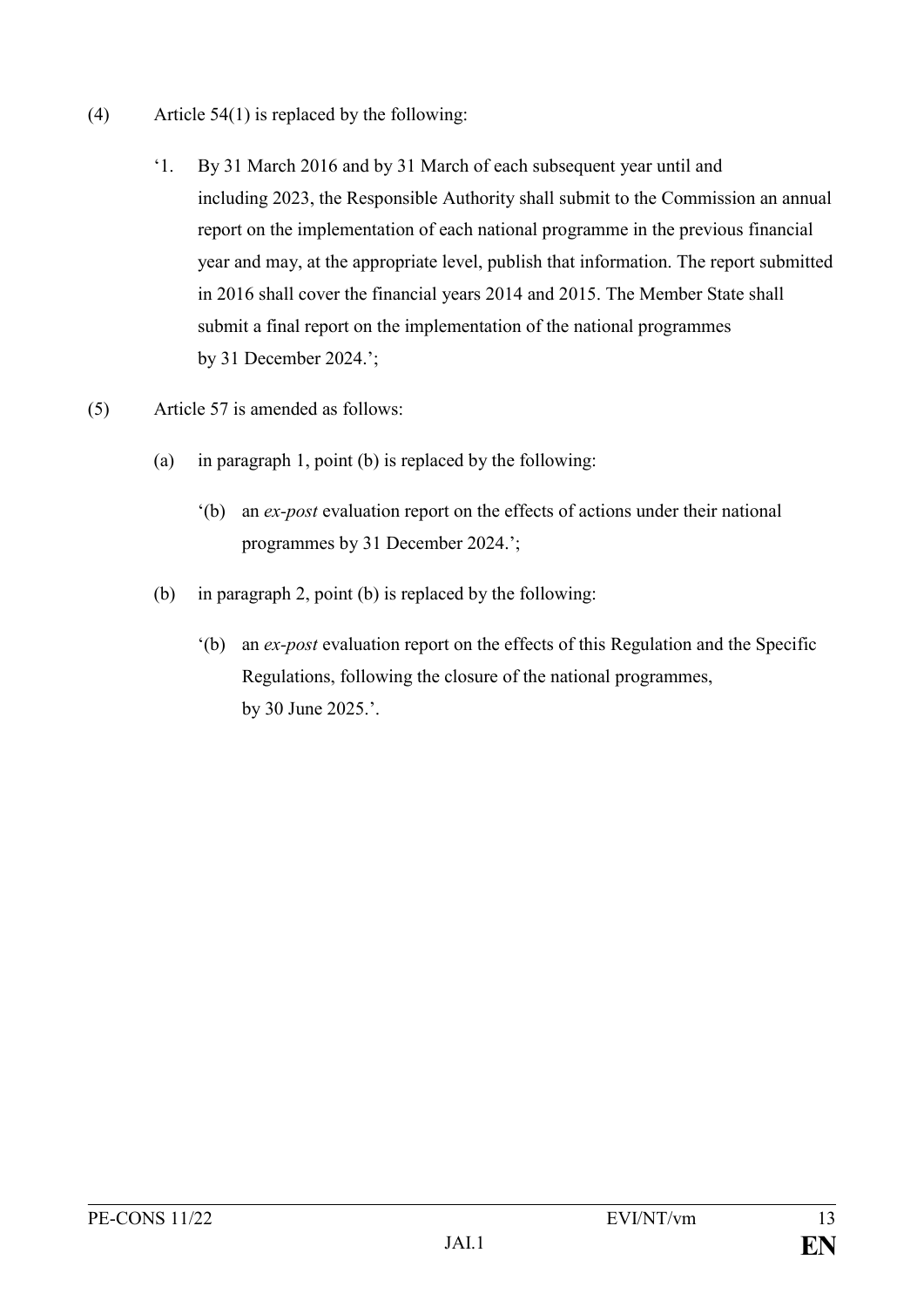Regulation (EU) No 516/2014 is amended as follows:

- (1) Article 16(3) is replaced by the following:
	- '3. The additional amounts referred to in paragraphs 1 and 2 of this Article shall be allocated to the Member States in the individual financing decisions approving or revising their national programmes in the context of the mid-term review in accordance with the procedure laid down in Articles 14 and 15 of Regulation (EU) No 514/2014. Those amounts shall only be used for the implementation of the specific actions listed in Annex II to this Regulation. However, where necessary in the light of new or unforeseen circumstances, a Member State may use those amounts for other actions under its national programme, provided that it consults the Commission prior to such use.';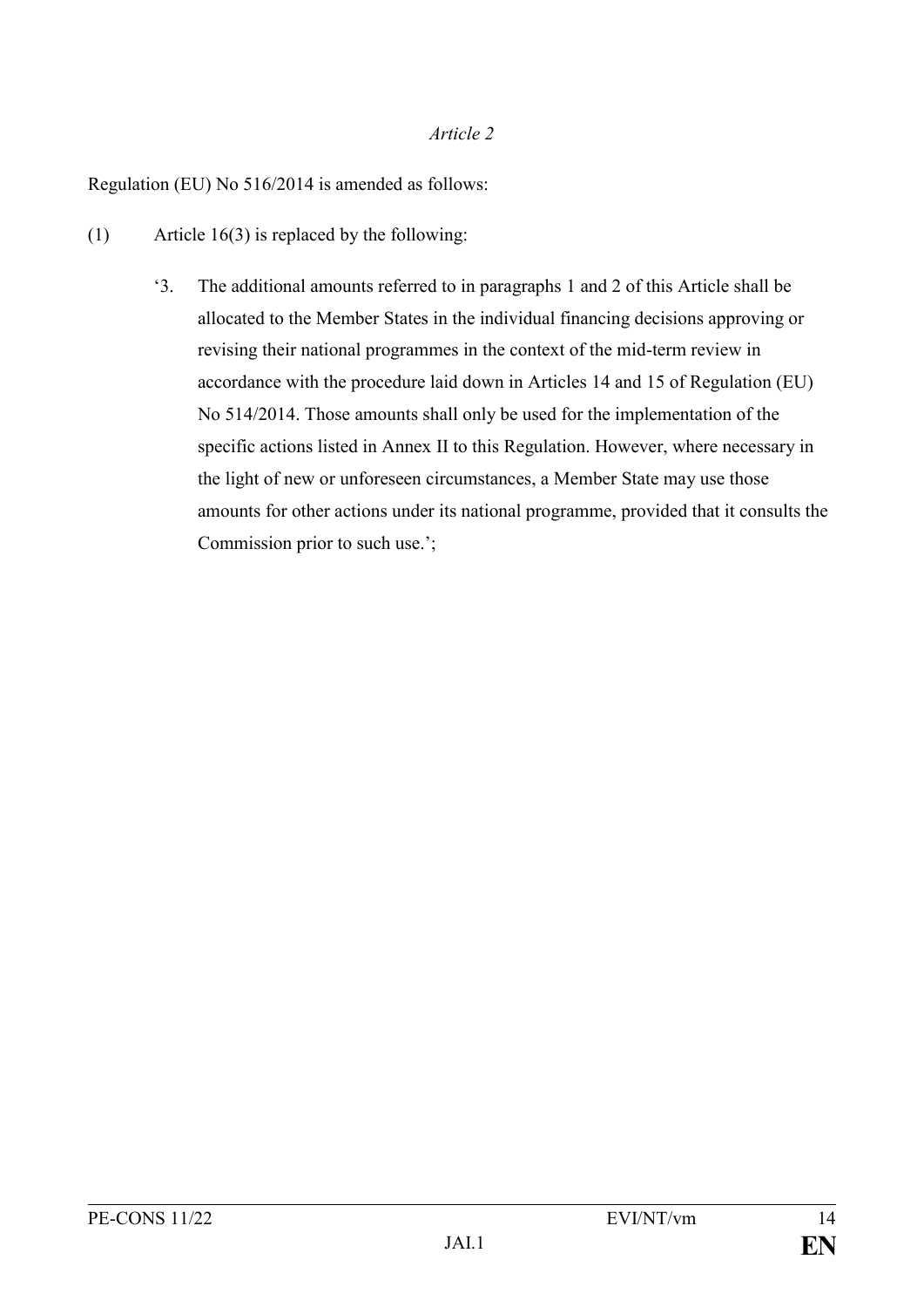- (2) Article 17(9) is replaced by the following:
	- '9. The additional amounts referred to in paragraphs 1 and 2 of this Article shall be allocated to the Member States every two years, for the first time in the individual financing decisions approving their national programme in accordance with the procedure laid down in Article 14 of Regulation (EU) No 514/2014, and later in a financing decision to be annexed to the decisions approving their national programme. Those amounts shall not be transferred to other actions under the national programme. However, where necessary in the light of new or unforeseen circumstances, a Member State may transfer those amounts to other actions under its national programme, provided that it consults the Commission prior to such transfer<sup>?</sup>

In Article 10 of Regulation (EU) 2021/1147, the following paragraph is added:

'5. Support under this Regulation may also be financed by contributions made by Member States and by other public or private donors as external assigned revenue in accordance with Article 21(5) of the Financial Regulation.'.